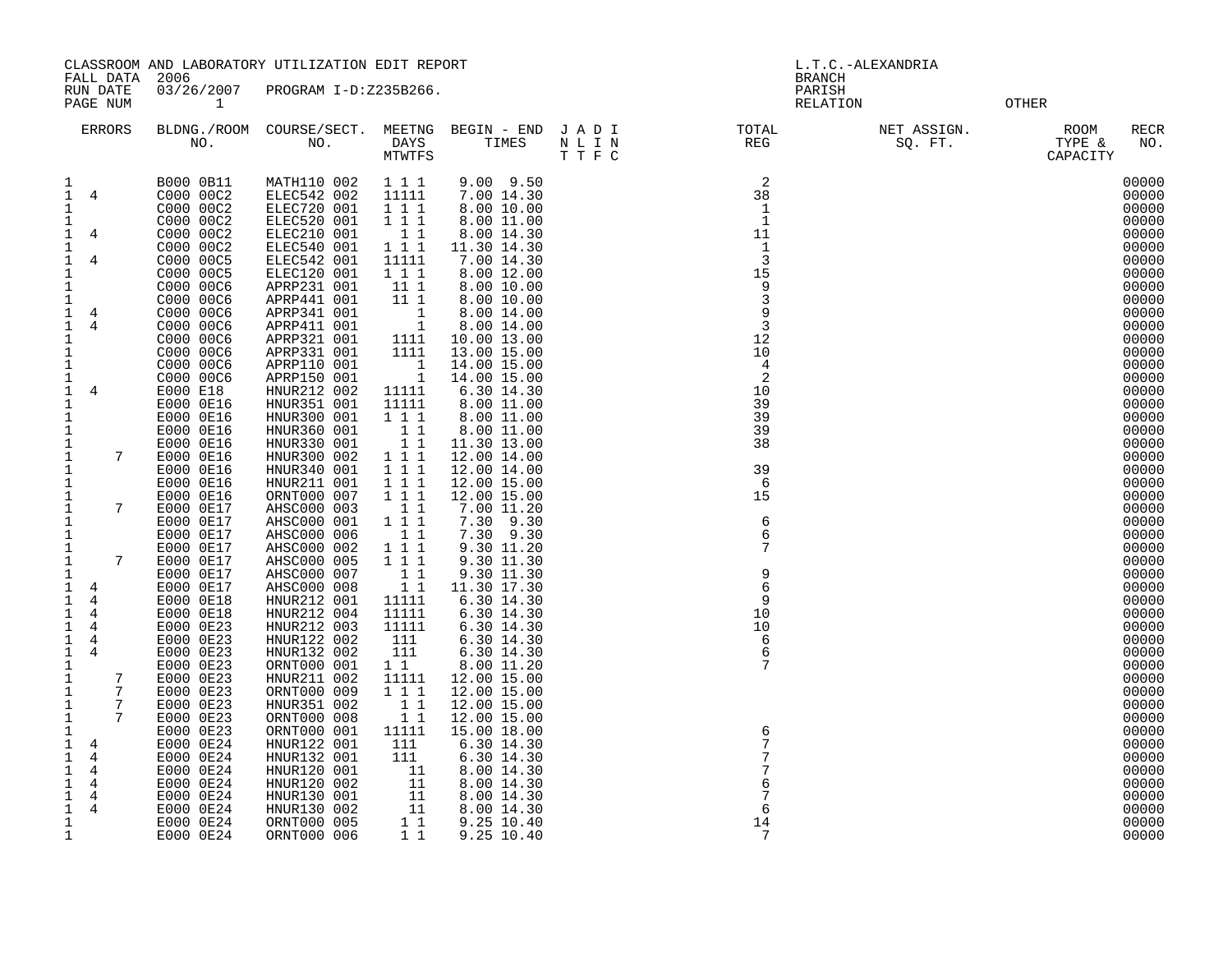| CLASSROOM AND LABORATORY UTILIZATION EDIT REPORT                                                                                                                                                                                                                                                                                                                                                                                                                                                                                                                                                                                                                                                                                                                                                                                                                                                                                                                                                                                   |                                                                                                                                                                                                                                                                                                                                                                                                                                                                                                                                                                                                                                                                      |                                                                                                                                                                                                                                                                                                                                                                                                                                                                                                                                                                                                                                                                                                                                                                            |                                                                                                                                                                                                                                                                                                                                                                                                                                                                 |                                                                                                                                                                                                                                                                                                                                                                                                                                                                                                                                                                                                                                                                                                                                   | L.T.C.-ALEXANDRIA                                                                                                           |  |                                                          |                                                                                                                                                                                                                                                                                                                                                                                                                                                                |
|------------------------------------------------------------------------------------------------------------------------------------------------------------------------------------------------------------------------------------------------------------------------------------------------------------------------------------------------------------------------------------------------------------------------------------------------------------------------------------------------------------------------------------------------------------------------------------------------------------------------------------------------------------------------------------------------------------------------------------------------------------------------------------------------------------------------------------------------------------------------------------------------------------------------------------------------------------------------------------------------------------------------------------|----------------------------------------------------------------------------------------------------------------------------------------------------------------------------------------------------------------------------------------------------------------------------------------------------------------------------------------------------------------------------------------------------------------------------------------------------------------------------------------------------------------------------------------------------------------------------------------------------------------------------------------------------------------------|----------------------------------------------------------------------------------------------------------------------------------------------------------------------------------------------------------------------------------------------------------------------------------------------------------------------------------------------------------------------------------------------------------------------------------------------------------------------------------------------------------------------------------------------------------------------------------------------------------------------------------------------------------------------------------------------------------------------------------------------------------------------------|-----------------------------------------------------------------------------------------------------------------------------------------------------------------------------------------------------------------------------------------------------------------------------------------------------------------------------------------------------------------------------------------------------------------------------------------------------------------|-----------------------------------------------------------------------------------------------------------------------------------------------------------------------------------------------------------------------------------------------------------------------------------------------------------------------------------------------------------------------------------------------------------------------------------------------------------------------------------------------------------------------------------------------------------------------------------------------------------------------------------------------------------------------------------------------------------------------------------|-----------------------------------------------------------------------------------------------------------------------------|--|----------------------------------------------------------|----------------------------------------------------------------------------------------------------------------------------------------------------------------------------------------------------------------------------------------------------------------------------------------------------------------------------------------------------------------------------------------------------------------------------------------------------------------|
| FALL DATA<br>RUN DATE<br>PAGE NUM                                                                                                                                                                                                                                                                                                                                                                                                                                                                                                                                                                                                                                                                                                                                                                                                                                                                                                                                                                                                  | 2006<br>2                                                                                                                                                                                                                                                                                                                                                                                                                                                                                                                                                                                                                                                            | 03/26/2007 PROGRAM I-D:Z235B266.                                                                                                                                                                                                                                                                                                                                                                                                                                                                                                                                                                                                                                                                                                                                           |                                                                                                                                                                                                                                                                                                                                                                                                                                                                 |                                                                                                                                                                                                                                                                                                                                                                                                                                                                                                                                                                                                                                                                                                                                   |                                                                                                                             |  | <b>BRANCH</b><br>PARISH<br><b>OTHER</b><br>RELATION      |                                                                                                                                                                                                                                                                                                                                                                                                                                                                |
| <b>ERRORS</b>                                                                                                                                                                                                                                                                                                                                                                                                                                                                                                                                                                                                                                                                                                                                                                                                                                                                                                                                                                                                                      |                                                                                                                                                                                                                                                                                                                                                                                                                                                                                                                                                                                                                                                                      |                                                                                                                                                                                                                                                                                                                                                                                                                                                                                                                                                                                                                                                                                                                                                                            |                                                                                                                                                                                                                                                                                                                                                                                                                                                                 |                                                                                                                                                                                                                                                                                                                                                                                                                                                                                                                                                                                                                                                                                                                                   | 2<br>BLDNG./ROOM COURSE/SECT. MEETNG BEGIN - END JADI (TOTAL TOTAL NO. ) DAYS TIMES NLIN REG<br>NO. MO. MOWTWTFS TIMES TTFC |  | NET ASSIGN.<br>NET ASSIGN.<br>SQ. FT. TYPE &<br>CAPACITY | ROOM<br>RECR<br>NO.                                                                                                                                                                                                                                                                                                                                                                                                                                            |
| 1<br>$\mathbf 1$<br>$\mathbf{1}$<br>$\mathbf 1$<br>$\mathbf 1$<br>$\,1\,$<br>$\mathbf{1}$<br>$\overline{7}$<br>$\mathbf{1}$<br>4<br>$\mathbf{1}$<br>4<br>$\mathbf{1}$<br>4<br>$\mathbf{1}$<br>4<br>$\mathbf 1$<br>$\overline{4}$<br>1<br>4<br>1<br>4<br>$\mathbf{1}$<br>4<br>1<br>4<br>$\mathbf{1}$<br>4<br>$\mathbf{1}$<br>4<br>$\mathbf{1}$<br>4<br>$\mathbf 1$<br>$7\phantom{.0}$<br>4<br>$\mathbf{1}$<br>4<br>$\mathbf{1}$<br>4<br>1<br>4<br>$\mathbf{1}$<br>$7\phantom{.0}$<br>$\overline{4}$<br>$\mathbf 1$<br>4<br>$\frac{1}{1}$<br>$\overline{4}$<br>$\overline{4}$<br>$\mathbf{1}$<br>$\mathbf{1}$<br>$\mathbf{1}$<br>$\mathbf{1}$<br>1<br>$\mathbf{1}$<br>$\mathbf{1}$<br>4<br>$\mathbf{1}$<br>4<br>$\mathbf{1}$<br>4<br>$\mathbf{1}$<br>$\overline{4}$<br>$\mathbf 1$<br>4<br>$\mathbf{1}$<br>4<br>$\mathbf{1}$<br>4<br>$\mathbf{1}$<br>$\overline{4}$<br>$\mathbf{1}$<br>4<br>$\mathbf{1}$<br>4<br>$\mathbf{1}$<br>4<br>1<br>4<br>$\mathbf{1}$<br>4<br>1<br>4<br>1<br>4<br>$\mathbf{1}$<br>7<br>4<br>$\mathbf{1}$<br>4 | E000 0E24<br>E000 0E24<br>E000 0E24<br>E000 0E24<br>E000 0E25<br>E000 0E25<br>E000 0E29<br>F000 F11<br>F000 F11<br>F000 0F11<br>F000 0F11<br>F000 0F11<br>F000 0F11<br>F000 0F11<br>F000 0F11<br>F000 0F11<br>F000 0F11<br>F000 0F11<br>F000 0F11<br>F000 0F11<br>F000 0F11<br>F000 0F11<br>F000 0F11<br>F000 0F11<br>F000 0F11<br>F000 0F11<br>F000 0F11<br>F000 0F29<br>F000 0F29<br>F000 0F29<br>F000 0F29<br>F000 0F29<br>F000 0F30<br>F000 0F30<br>F000 0F30<br>F000 0F30<br>F000 0F30<br>F000 0F30<br>F000 0F30<br>F000 0F30<br>F000 0F30<br>F000 0F30<br>F000 0F30<br>F000 0F30<br>F000 0F30<br>F000 0F30<br>F000 0F30<br>F000 0F30<br>F000 0F30<br>F000 0F30 | ORNT000 001<br>ORNT000 003<br>ORNT000 002<br>ORNT000 004<br>HNUR211 003<br>HNUR212 005<br>ORNT000 001<br>WELD311 001<br>WELD995 001<br>WELD110 001<br>WELD110 001<br>WELD111 001<br>WELD113 001<br>WELD114 001<br>WELD120 001<br>WELD130 001<br>WELD140 001<br>WELD210 001<br>WELD210 001<br>WELD230 001<br>WELD310 001<br>WELD310 001<br>WELD410 001<br>WELD411 001<br>WELD412 001<br>WELD420 001<br>WELD510 001<br>CLRP121 001<br>CLRP130 001<br>CLRP110 001<br>CLRP320 001<br>CLRP131 001<br>DPET320 001<br>DPET150 001<br>DPET231 001<br>DPET310 001<br>DPET330 001<br>AUTO200 001<br>AUTO210 001<br>AUTO220 001<br>AUTO230 001<br>AUTO240 001<br>AUTO300 001<br>AUTO310 001<br>AUTO320 001<br>AUTO330 001<br>AUTO340 001<br>AUTO400 001<br>AUTO410 001<br>AUTO420 001 | 11<br>$1\quad1$<br>$1\quad1$<br>$1\quad1$<br>11111<br>11111<br>1 1 1<br>11111<br>11111<br>11111<br>11111<br>11111<br>11111<br>11111<br>11111<br>11111<br>11111<br>11111<br>11111<br>11111<br>11111<br>11111<br>11111<br>11111<br>11111<br>11111<br>11111<br>11<br>11111<br>111<br>11111<br>11<br>1 1 1<br>11111<br>11111<br>11111<br>11111<br>11111<br>11111<br>11111<br>11111<br>11111<br>11111<br>11111<br>11111<br>11111<br>11111<br>11111<br>11111<br>11111 | 10.05 10.55<br>10.05 10.55<br>13.25 14.15<br>13.25 14.15<br>15.00 20.00<br>15.00 20.00<br>12.00 15.00<br>7.30 14.00<br>7.30 14.00<br>7.30 14.00<br>7.30 14.00<br>7.30 14.00<br>7.30 14.00<br>7.30 14.00<br>7.30 14.00<br>7.30 14.00<br>7.30 14.00<br>7.30 14.00<br>7.30 14.00<br>7.30 14.00<br>7.30 14.00<br>7.30 14.00<br>7.30 14.00<br>7.30 14.00<br>7.30 14.00<br>7.30 14.00<br>7.30 14.00<br>8.00 11.05<br>8.00 11.30<br>10.05 10.55<br>11.35 14.55<br>12.00 15.05<br>8.00 8.50<br>8.00 14.00<br>8.00 14.00<br>8.00 14.00<br>8.00 14.00<br>8.00 14.30<br>8.00 14.30<br>8.00 14.30<br>8.00 14.30<br>8.00 14.30<br>8.00 14.30<br>8.00 14.30<br>8.00 14.30<br>8.00 14.30<br>8.00 14.30<br>8.00 14.30<br>8.00 14.30<br>8.00 14.30 |                                                                                                                             |  |                                                          | 00000<br>00000<br>00000<br>00000<br>00000<br>00000<br>00000<br>00000<br>00000<br>00000<br>00000<br>00000<br>00000<br>00000<br>00000<br>00000<br>00000<br>00000<br>00000<br>00000<br>00000<br>00000<br>00000<br>00000<br>00000<br>00000<br>00000<br>00000<br>00000<br>00000<br>00000<br>00000<br>00000<br>00000<br>00000<br>00000<br>00000<br>00000<br>00000<br>00000<br>00000<br>00000<br>00000<br>00000<br>00000<br>00000<br>00000<br>00000<br>00000<br>00000 |
| $\mathbf 1$<br>4                                                                                                                                                                                                                                                                                                                                                                                                                                                                                                                                                                                                                                                                                                                                                                                                                                                                                                                                                                                                                   | F000 0F30                                                                                                                                                                                                                                                                                                                                                                                                                                                                                                                                                                                                                                                            | AUTO430 001                                                                                                                                                                                                                                                                                                                                                                                                                                                                                                                                                                                                                                                                                                                                                                | 11111                                                                                                                                                                                                                                                                                                                                                                                                                                                           | 8.00 14.30                                                                                                                                                                                                                                                                                                                                                                                                                                                                                                                                                                                                                                                                                                                        |                                                                                                                             |  |                                                          | 00000                                                                                                                                                                                                                                                                                                                                                                                                                                                          |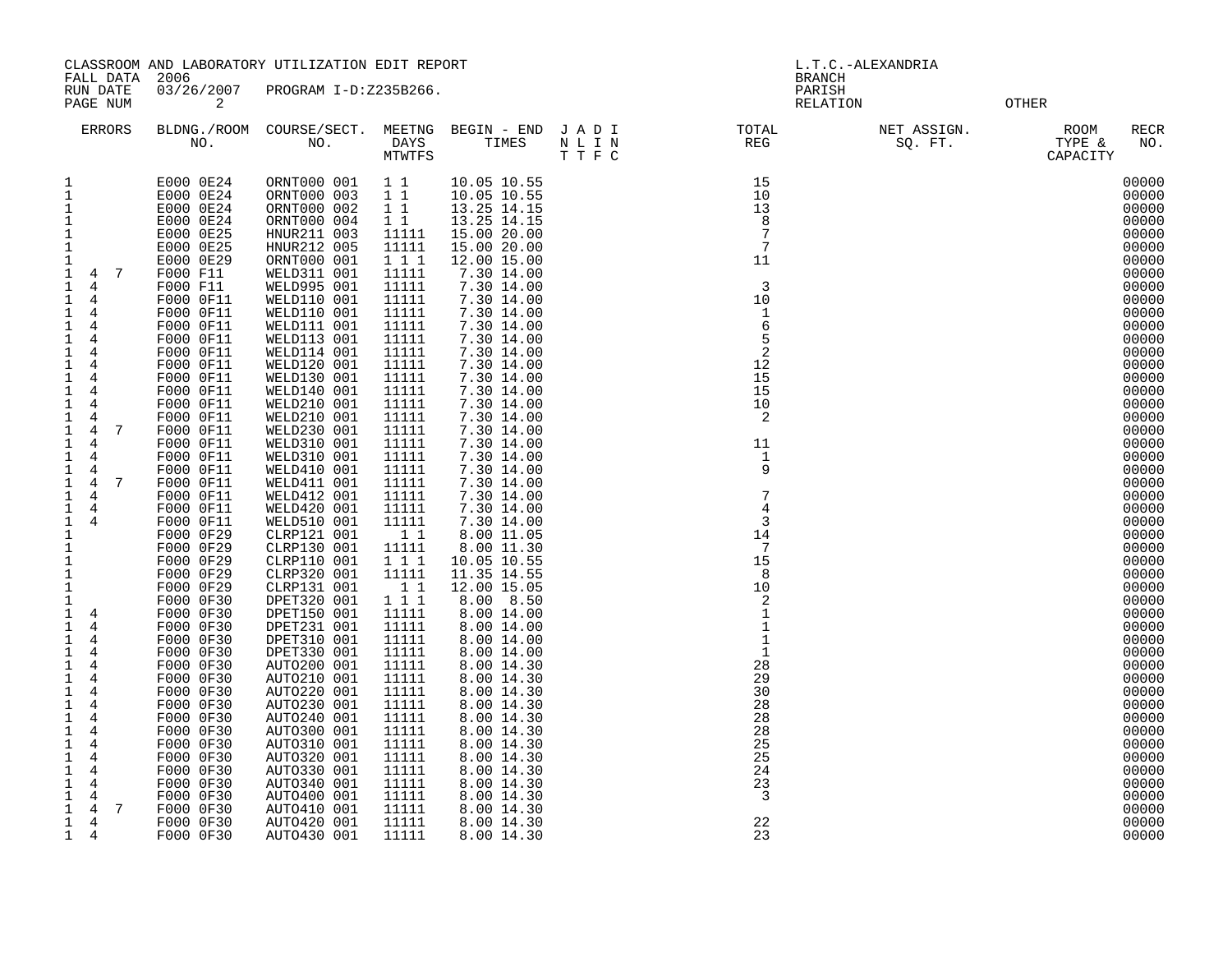| FALL DATA<br>RUN DATE | 2006<br>03/26/2007                               | CLASSROOM AND LABORATORY UTILIZATION EDIT REPORT<br>PROGRAM I-D:Z235B266. |                             |                                                      |                         |              | L.T.C.-ALEXANDRIA<br>BRANCH<br>PARISH |                                   |                                  |
|-----------------------|--------------------------------------------------|---------------------------------------------------------------------------|-----------------------------|------------------------------------------------------|-------------------------|--------------|---------------------------------------|-----------------------------------|----------------------------------|
| PAGE NUM              |                                                  |                                                                           |                             |                                                      |                         |              | RELATION                              | OTHER                             |                                  |
| <b>ERRORS</b>         | BLDNG./ROOM<br>NO.                               | COURSE/SECT.<br>NO.                                                       | MEETNG<br>DAYS<br>MTWTFS    | BEGIN - END<br>TIMES                                 | JADI<br>NLIN<br>T T F C | TOTAL<br>REG | NET ASSIGN.<br>SQ. FT.                | <b>ROOM</b><br>TYPE &<br>CAPACITY | RECR<br>NO.                      |
|                       | F000 0F30<br>F000 0F30<br>I000 0001<br>I000 0001 | DPET110 001<br>DPET140 001<br>JOBS450 001<br>JOBS450 003                  | 111<br>1 1 1<br>$1 \quad 1$ | 9.00 9.50<br>10.00 11.50<br>9.00 9.50<br>10.00 10.50 |                         | 13           |                                       |                                   | 00000<br>00000<br>00000<br>00000 |
|                       | I000 0001<br>I000 0001                           | CSRV000 001<br>JOBS450 002                                                | 11111                       | 11.05 11.55<br>14.00 14.50                           |                         |              |                                       |                                   | 00000<br>00000                   |